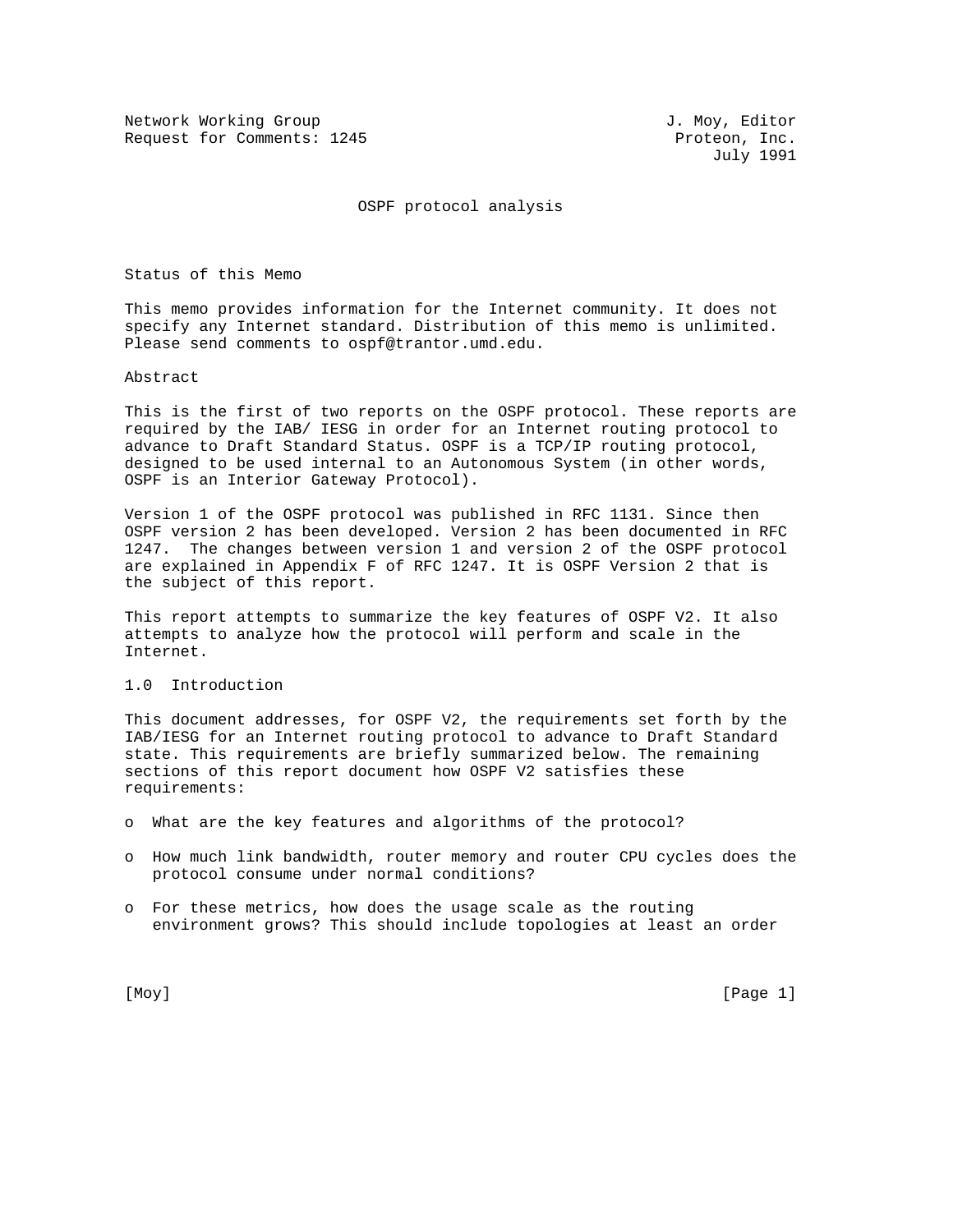of magnitude larger than the current environment.

- o What are the limits of the protocol for these metrics? (I.e., when will the routing protocol break?)
- o For what environments is the protocol well suited, and for what is it not suitable?
- 1.1 Acknowledgments

The OSPF protocol has been developed by the OSPF Working Group of the Internet Engineering Task Force.

2.0 Key features of the OSPF protocol

This section summarizes the key features of the OSPF protocol. OSPF is an Internal gateway protocol; it is designed to be used internal to a single Autonomous System. OSPF uses link-state or SPF-based technology (as compared to the distance-vector or Bellman-Ford technology found in routing protocols such as RIP). Individual link state advertisements (LSAs) describe pieces of the OSPF routing domain (Autonomous System). These LSAs are flooded throughout the routing domain, forming the link state database. Each router has an identical link state database; synchronization of link state databases is maintained via a reliable flooding algorithm. From this link state database, each router builds a routing table by calculating a shortest-path tree, with the root of the tree being the calculating router itself. This calculation is commonly referred to as the Dijkstra procedure.

Link state advertisements are small. Each advertisement describes a small pieces of the OSPF routing domain, namely either: the neighborhood of a single router, the neighborhood of a single transit network, a single inter-area route (see below) or a single external route.

The other key features of the OSPF protocol are:

- o Adjacency bringup. Certain pairs of OSPF routers become "adjacent". As an adjacency is formed, the two routers synchronize their link state databases by exchanging database summaries in the form of OSPF Database Exchange packets. Adjacent routers then maintain syn chronization of their link state databases through the reliable flooding algorithm. Routers connected by serial lines always become adjacent. On multi-access networks (e.g., ethernets or X.25 PDNs), all routers attached to the network become adjacent to both the Designated Router and the Backup Designated router.
- o Designated router. A Designated Router is elected on all multi-access networks (e.g., ethernets or X.25 PDNs). The network's Designated

[Moy] [Page 2]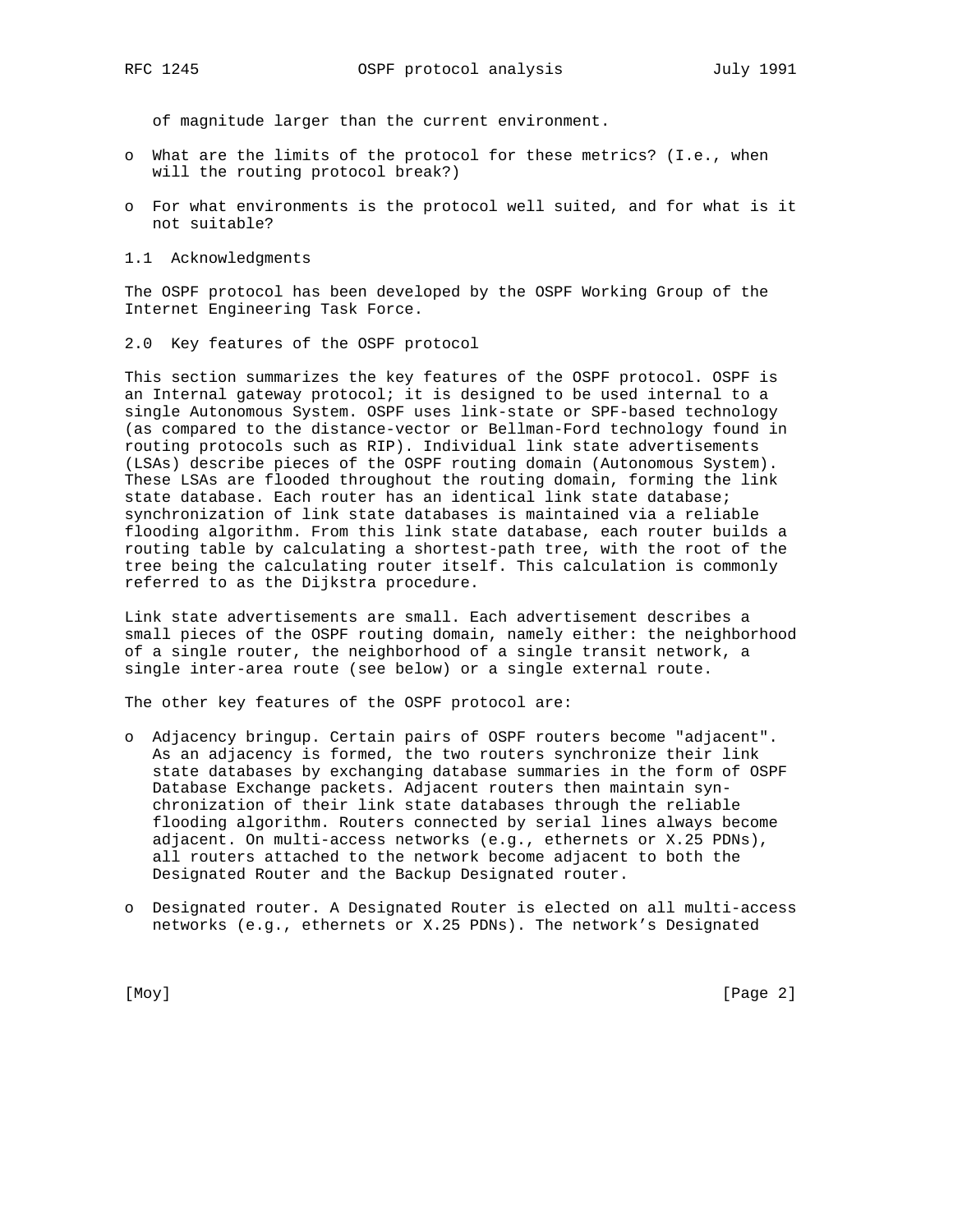Router originates the network LSA describing the network's local environment. It also plays a special role in the flooding algorithm, since all routers on the network are synchronizing their link state databases by sending and receiving LSAs to/from the Designated Router during the flooding process.

- o Backup Designated Router. A Backup Designated Router is elected on multi-access networks to speed/ease the transition of Designated Routers when the current Designated Router disappears. In that event, the Backup DR takes over, and does not need to go through the adjacency bringup process on the LAN (since it already had done this in its Backup capacity). Also, even before the disappearance of the Designated Router is noticed, the Backup DR will enable the reliable flooding algorithm to proceed in the DR's absence.
- o Non-broadcast multi-access network support. OSPF treats these networks (e.g., X.25 PDNs) pretty much as if they were LANs (i.e., a DR is elected, and a network LSA is generated). Additional configuration information is needed however for routers attached to these network to initially find each other.
- o OSPF areas. OSPF allows the Autonomous Systems to be broken up into regions call areas. This is useful for several reasons. First, it provides an extra level of routing protection: routing within an area is protected from all information external to the area. Second, by splitting an Autonomous System into areas the cost of the Dijkstra procedure (in terms of CPU cycles) is reduced.
- o Flexible import of external routing information. In OSPF, each external route is imported into the Autonomous System in a separate LSA. This reduces the amount of flooding traffic (since external routes change often, and you want to only flood the changes). It also enables partial routing table updates when only a single external route changes. OSPF external LSAs also provide the following features. A forwarding address can be included in the external LSA, eliminating extra-hops at the edge of the Autonomous System. There are two levels of external metrics that can be specified, type 1 and type 2. Also, external routes can be tagged with a 32-bit number (the external route tag; commonly used as an AS number of the route's origin), simplifying external route management in a transit Autonomous System.
- o Four level routing hierarchy. OSPF has a four level routing hierarchy, or trust model: intra-area, inter-area, external type 1 and external type 2 routes. This enables multiple levels of routing protection, and simplifies routing management in an Autonomous System.

[Moy] [Page 3]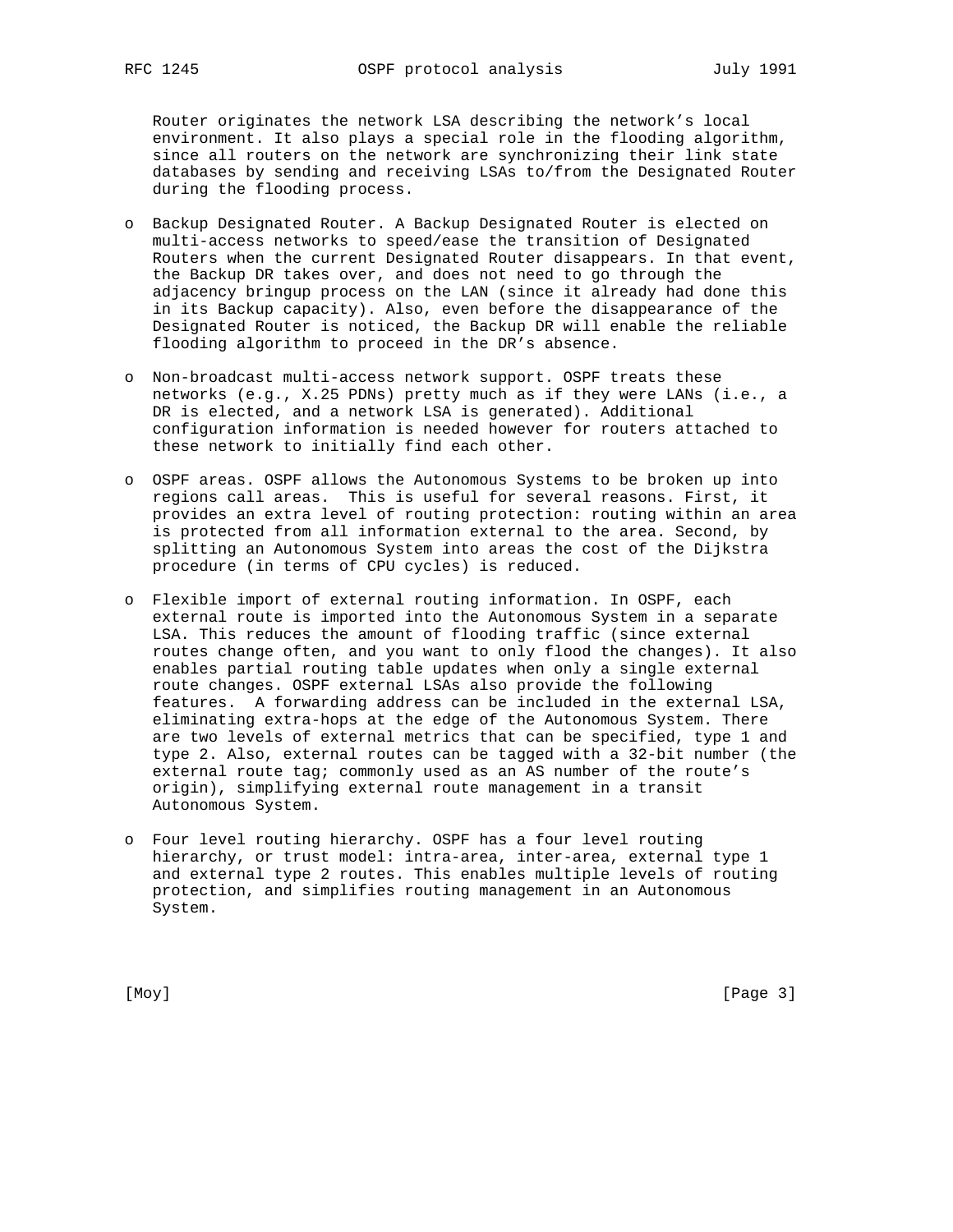- o Virtual links. By allowing the configuration of virtual links, OSPF removes topological restrictions on area layout in an Autonomous System.
- o Authentication of routing protocol exchanges. Every time an OSPF router receives a routing protocol packet, it authenticates the packet before processing it further.
- o Flexible routing metric. In OSPF, metric are assigned to outbound router interfaces. The cost of a path is then the sum of the path's component interfaces. The routing metric itself can be assigned by the system administrator to indicate any combination of network characteristics (e.g., delay, bandwidth, dollar cost, etc.).
- o Equal-cost multipath. When multiple best cost routes to a destination exist, OSPF finds them and they can be then used to load share traffic to the destination.
- o TOS-based routing. Separate sets of routes can be calculated for each IP type of service. For example, low delay traffic could be routed on one path, while high bandwidth traffic is routed on another. This is done by (optionally) assigning, to each outgoing router interface, one metric for each IP TOS.
- o Variable-length subnet support. OSPF includes support for variable length subnet masks by carrying a network mask with each advertised destination.
- o Stub area support. To support routers having insufficient memory, areas can be configured as stubs. External LSAs (often making up the bulk of the Autonomous System) are not flooded into/throughout stub areas. Routing to external destinations in stub areas is based solely on default.

## 3.0 Cost of the protocol

This section attempts to analyze how the OSPF protocol will perform and scale in the Internet. In this analysis, we will concentrate on the following four areas:

o Link bandwidth. In OSPF, a reliable flooding mechanism is used to ensure that router link state databases are remained synchronized. Individual components of the link state databases (the LSAs) are refreshed infrequently (every 30 minutes), at least in the absence of topological changes. Still, as the size of the database increases, the amount of link bandwidth used by the flooding procedure also increases.

[Moy] [Page 4]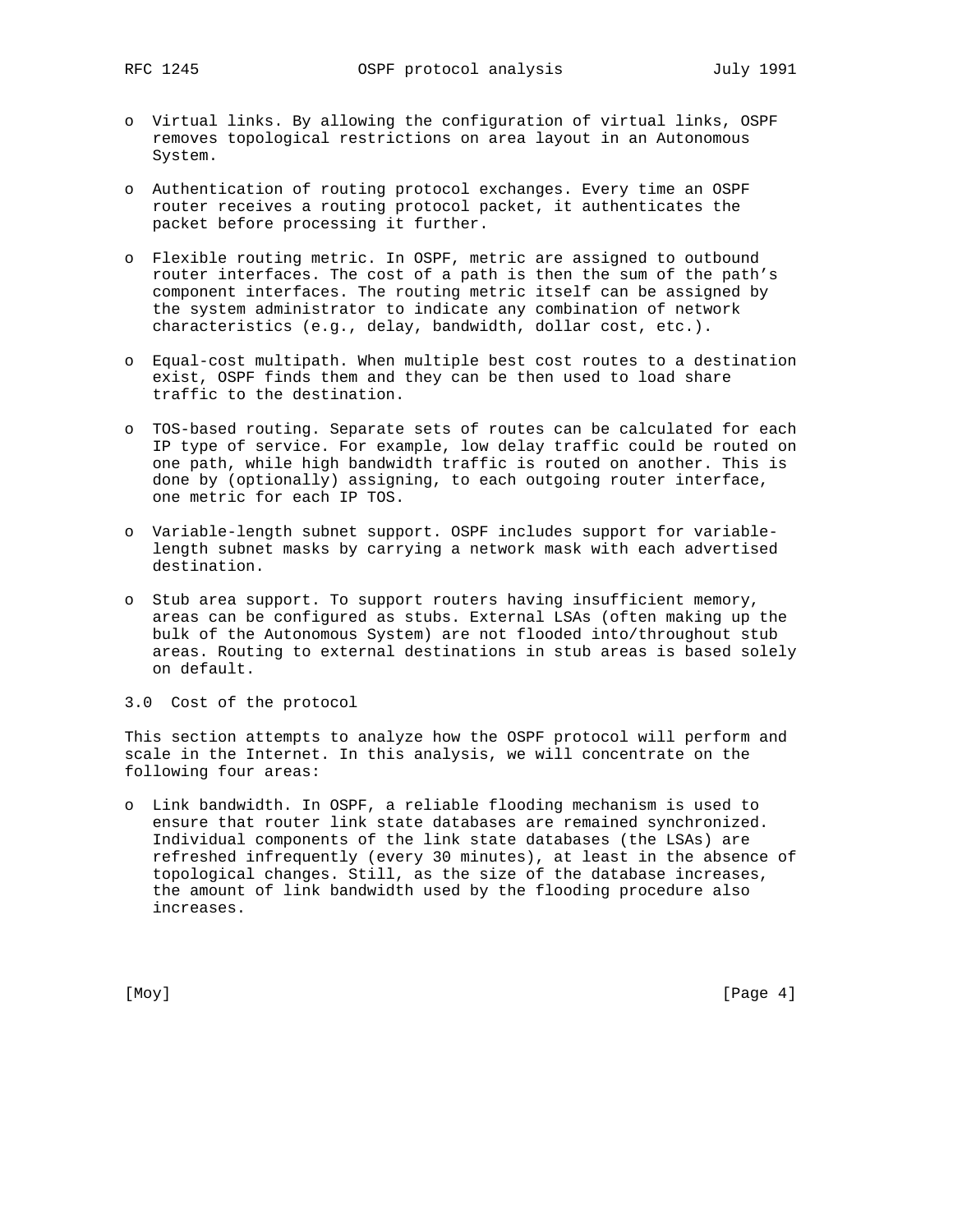- o Router memory. The size of an OSPF link state database can get quite large, especially in the presence of many external LSAs. This imposes requirements on the amount of router memory available.
- o CPU usage. In OSPF, this is dominated by the length of time it takes to run the shortest path calculation (Dijkstra procedure). This is a function of the number of routers in the OSPF system.
- o Role of the Designated Router. The Designated router receives and sends more packets on a multi-access networks than the other routers connected to the network. Also, there is some time involved in cutting over to a new Designated Router after the old one fails (especially when both the Backup Designated Router and the Designated Router fail at the same time). For this reason, it is possible that you may want to limit the number of routers connected to a single network.

The remaining section will analyze these areas, estimating how much resources the OSPF protocol will consume, both now and in the future. To aid in this analysis, the next section will present some data that have been collected in actual OSPF field deployments.

3.1 Operational data

The OSPF protocol has been deployed in a number of places in the Internet. For a summary of this deployment, see [1]. Some statistics have been gathered from this operational experience, via local network management facilities. Some of these statistics are presented in the following table:

TABLE 1. Pertinent operational statistics

| Statistic                      | BARRNet   | NSI      | OARnet       |
|--------------------------------|-----------|----------|--------------|
| Data gathering (duration)      | 99 hrs    | 277 hrs  | 28 hrs       |
| Dijkstra frequency             | $50$ min  | 25 min   | 13 min       |
| External incremental frequency | $1.2$ min | .98 min  | not gathered |
| Database turnover              | 29.7 min  | 30.9 min | 28.2 min     |
| LSAs per packet                | 3.38      | 3.16     | 2.99         |
| Flooding retransmits           | 1.3%      | 1.4%     | .7%          |

The first line in the above table show the length of time that statistics were gathered on the three networks. A brief description of the other statistics follows:

[Moy] [Page 5]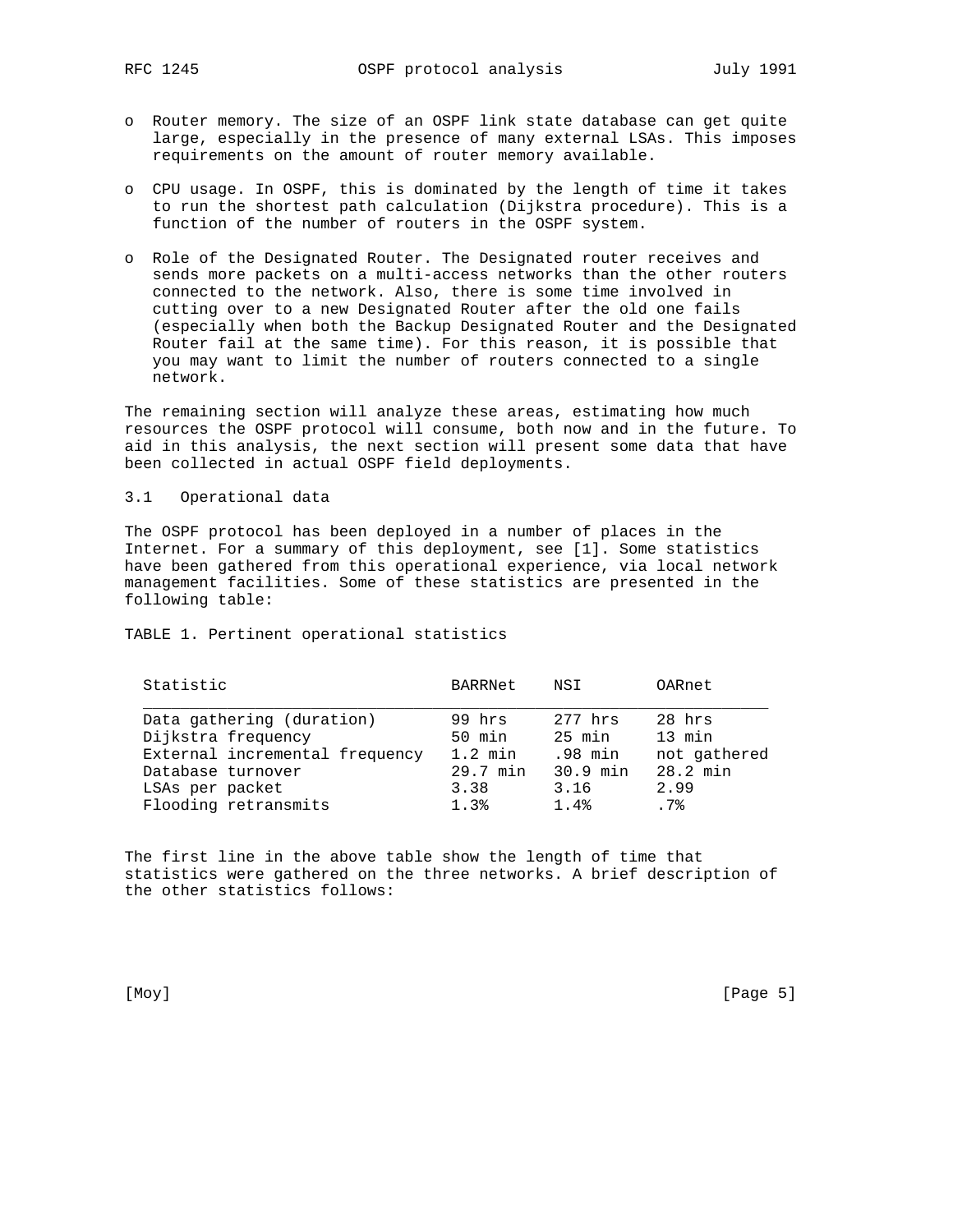- o Dijkstra frequency. In OSPF, the Dijkstra calculation involves only those routers and transit networks belonging to the AS. The Dijkstra is run only when something in the system changes (like a serial line between two routers goes down). Note that in these operational systems, the Dijkstra process runs only infrequently (the most frequent being every 13 minutes).
- o External incremental frequency. In OSPF, when an external route changes only its entry in the routing table is recalculated. These are called external incremental updates. Note that these happen much more frequently than the Dijkstra procedure. (in other words, incremental updates are saving quite a bit of processor time).
- o Database turnover. In OSPF, link state advertisements are refreshed at a minimum of every 30 minutes. New advertisement instances are sent out more frequently when some part of the topology changes. The table shows that, even taking topological changes into account, on average an advertisement is updated close to only every 30 minutes. This statistic will be used in the link bandwidth calculations below. Note that NSI actually shows advertisements updated every 30.7 (> 30) minutes. This probably means that at one time earlier in the measurement period, NSI had a smaller link state database that it did at the end.
- o LSAs per packet. In OSPF, multiple LSAs can be included in either Link State Update or Link State Acknowledgment packets.The table shows that, on average, around 3 LSAs are carried in a single packet. This statistic is used when calculating the header overhead in the link bandwidth calculation below. This statistic was derived by diving the number of LSAs flooded by the number of (non-hello) multicasts sent.
- o Flooding retransmits. This counts both retransmission of LS Update packets and Link State Acknowledgment packets, as a percentage of the original multicast flooded packets. The table shows that flooding is working well, and that retransmits can be ignored in the link bandwidth calculation below.

# 3.2 Link bandwidth

In this section we attempt to calculate how much link bandwidth is consumed by the OSPF flooding process. The amount of link bandwidth consumed increases linearly with the number of advertisements present in the OSPF database.We assume that the majority of advertisements in the database will be AS external LSAs (operationally this is true, see [1]).

From the statistics presented in Section 3.1, any particular advertisement is flooded (on average) every 30 minutes. In addition,

[Moy] [Page 6]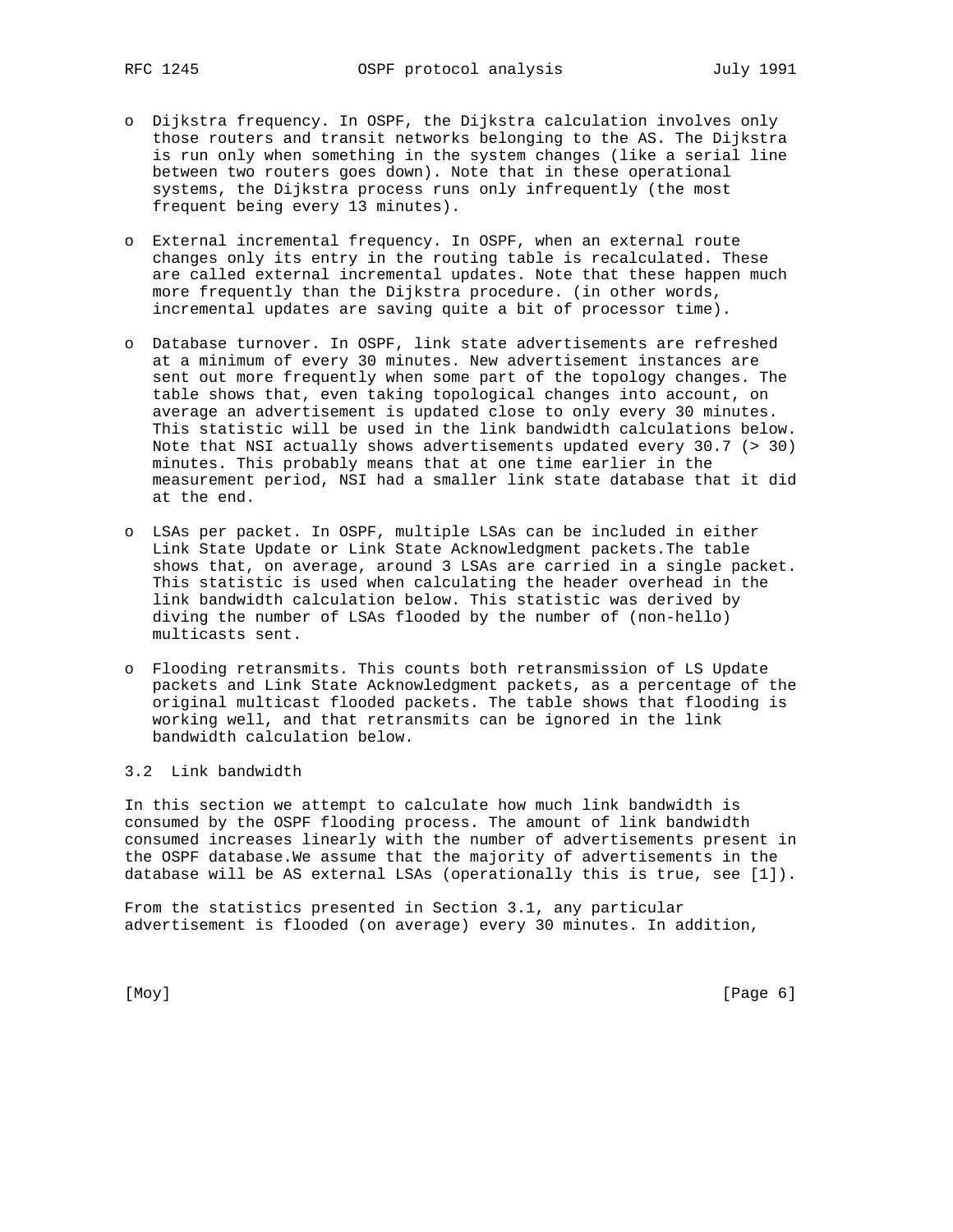three advertisements fit in a single packet. (This packet could be either a Link State Update packet or a Link State Acknowledgment packet; in this analysis we select the Link State Update packet, which is the larger). An AS external LSA is 36 bytes long. Adding one third of a packet header (IP header plus OSPF Update packet) yields 52 bytes. Transmitting this amount of data every 30 minutes gives an average rate of 23/100 bits/second.

If you want to limit your routing traffic to 5% of the link's total bandwidth, you get the following maximums for database size:

TABLE 2. Database size as a function of link speed (5% utilization)

Speed # external advertisements

| 9.6 Kb 2087  |  |
|--------------|--|
| 56 Kb 12,174 |  |

Higher line speeds have not been included, because other factors will then limit database size (like router memory) before line speed becomes a factor. Note that in the above calculation, the size of the data link header was not taken into account. Also, note that while the OSPF database is likely to be mostly external LSAs, other LSAs have a size also. As a ballpark estimate, router links and network links are generally three times as large as an AS external link, with summary link advertisements being the same size as external link LSAs.

OSPF consumes considerably less link bandwidth than RIP. This has been shown experimentally in the NSI network. See Jeffrey Burgan's "NASA Sciences Internet" report in [3].

## 3.3 Router memory

Memory requirements in OSPF are dominated by the size of the link state database. As in the previous section, it is probably safe to assume that most of the advertisements in the database are external LSAs. While an external LSA is 36 bytes long, it is generally stored by an OSPF implementation together with some support data. So a good estimate of router memory consumed by an external LSA is probably 64 bytes. So a database having 10,000 external LSAs will consume 640K bytes of router memory. OSPF definitely requires more memory than RIP.

Using the Proteon P4200 implementation as an example, the P4200 has 2Mbytes of memory. This is shared between instruction, data and packet buffer memory. The P4200 has enough memory to store 10, 000 external

[Moy] [Page 7]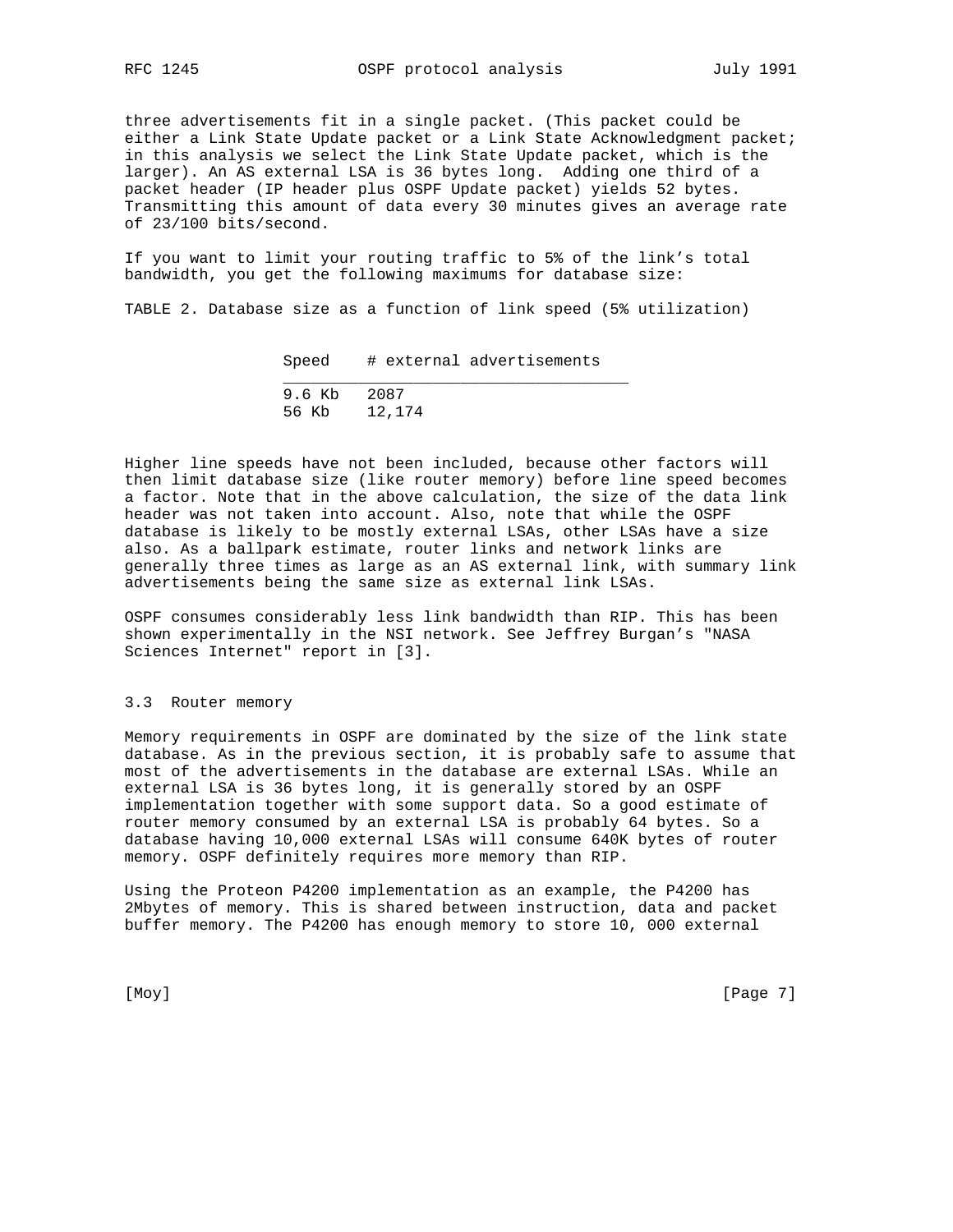LSAs, and still have enough packet buffer memory available to run a reasonable number of interfaces.

Also, note that while the OSPF database is likely to be mostly external LSAs, other LSAs have a size also. As a ballpark estimate, router links and network links consume generally three times as much memory as an AS external link, with summary link advertisements being the same size as external link LSAs.

#### 3.4 Router CPU

Assume that, as the size of the OSPF routing domain grows, the number of interfaces per router stays bounded. Then the Dijkstra calculation is of order  $(n * log (n))$ , where n is the number of routers in the routing domain. (This is the complexity of the Dijkstra algorithm in a sparse network). Of course, it is implementation specific as to how expensive the Dijkstra really is.

We have no experimental numbers for the cost of the Dijkstra calculation in a real OSPF implementation. However, Steve Deering presented results for the Dijkstra calculation in the "MOSPF meeting report" in [3]. Steve's calculation was done on a DEC 5000 (10 mips processor), using the Stanford internet as a model. His graphs are based on numbers of networks, not number of routers. However, if we extrapolate that the ratio of routers to networks remains the same, the time to run Dijkstra for 200 routers in Steve's implementation was around 15 milliseconds.

This seems a reasonable cost, particularly when you notice that the Dijkstra calculation is run very infrequently in operational deployments. In the three networks presented in Section 3.1, Dijkstra was run on average only every 13 to 50 minutes. Since the Dijkstra is run so infrequently, it seems likely that OSPF overall consumes less CPU than RIP (because of RIP's frequent updates, requiring routing table lookups).

As another example, the routing algorithm in MILNET is SPF-based. MILNET's current size is 230 nodes, and the routing calculation still consumes less than 5% of the MILNET switches' processor bandwidth [4]. Because the routing algorithm in the MILNET adapts to network load, it runs the Dijkstra process quite frequently (on the order of seconds as compared to OSPF's minutes). However, it should be noted that the routing algorithm in MILNET incrementally updates the SPF-tree, while OSPF rebuilds it from scratch at each Dijkstra calculation

OSPF's Area capability provides a way to reduce Dijkstra overhead, if it becomes a burden. The routing domain can be split into areas. The extent of the Dijkstra calculation (and its complexity) is limited to a single

[Moy] [Page 8]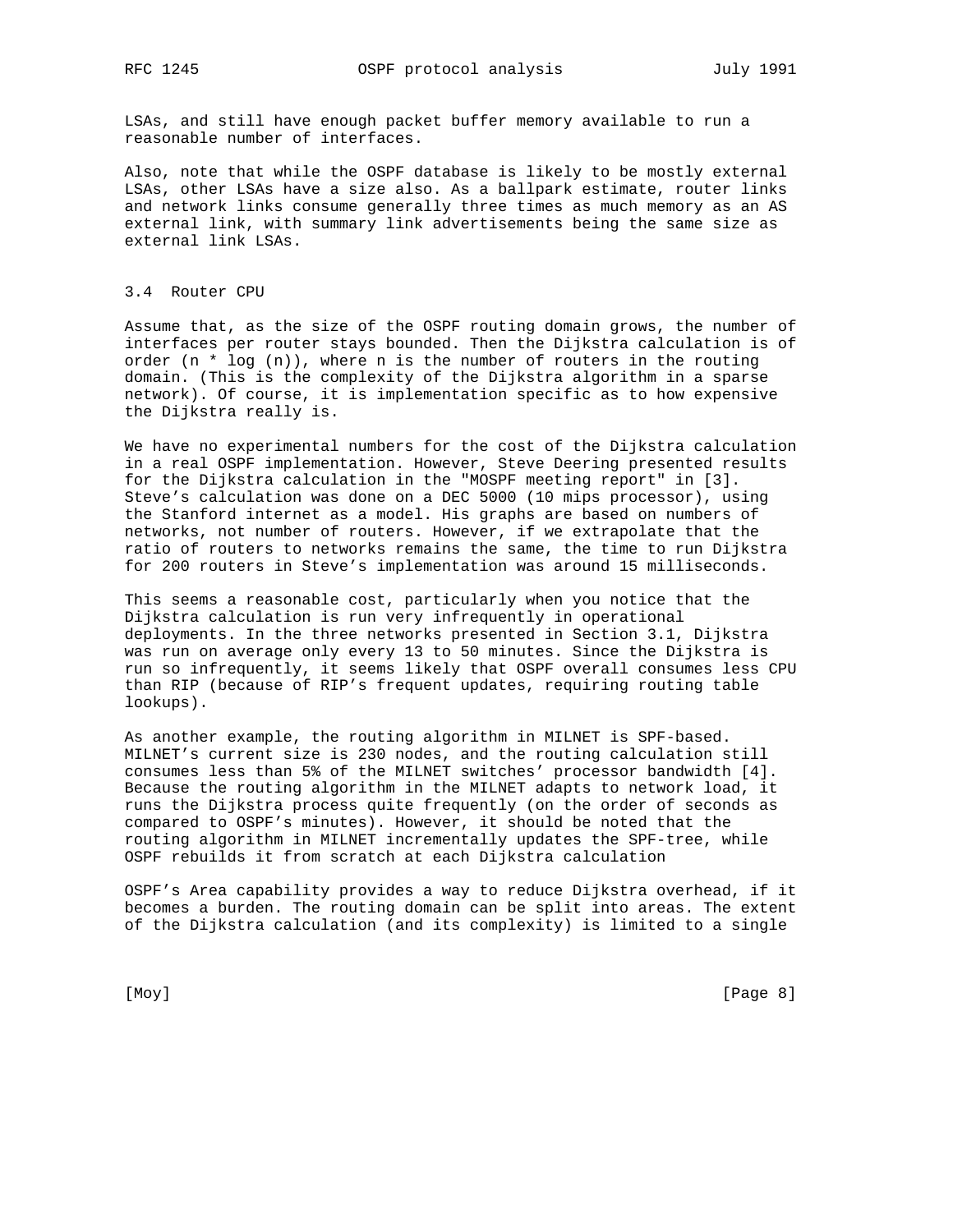area at a time.

## 3.5 Role of Designated Router

This section explores the number of routers that can be attached to a single network. As the number of routers attached to a network grows, so does the amount of OSPF routing traffic seen on the network. Some of this is Hello traffic, which is generally multicast by each router every 10 seconds. This burden is borne by all routers attached to the network. However, because of its special role in the flooding process, the Designated router ends up sending more Link State Updates than the other routers on the network. Also, the Designated Router receives Link State Acknowledgments from all attached routers, while the other routers just receive them from the DR. (Although it is important to note that the rate of Link State Acknowledgments will generally be limited to one per second from each router, because acknowledgments are generally delayed.)

So, if the amount of protocol traffic on the LAN becomes a limiting factor, the limit is likely to be detected in the Designated Router first. However, such a limit is not expected to be reached in practice. The amount of routing protocol traffic generated by OSPF has been shown to be small (see Section 3.2). Also, if need be OSPF's hello timers can be configured to reduce the amount of protocol traffic on the network. Note that more than 50 routers have been simulated attached to a single LAN (see [1]). Also, in interoperability testing 13 routers have been attached to a single ethernet with no problems encountered.

Another factor in the number of routers attached to a single network is the cutover time when the Designated Router fails. OSPF has a Backup Designated Router so that the cutover does not have to wait for the new DR to synchronize (the adjacency bring-up process mentioned earlier) with all the other routers on the LAN; as a Backup DR it had already synchronized. However, in those rare cases when both DR and Backup DR crash at the same time, the new DR will have to synchronize (via the adjacency bring-up process) with all other routers before becoming functional. Field experience show that this synchronization process takes place in a timely fashion (see the OARnet report in [1]). However, this may be an issue in systems that have many routers attached to a single network.

In the unlikely event that the number of routers attached to a LAN becomes a problem, either due to the amount of routing protocol traffic or the cutover time, the LAN can be split into separate pieces (similar to splitting up the AS into separate areas).

[Moy] [Page 9]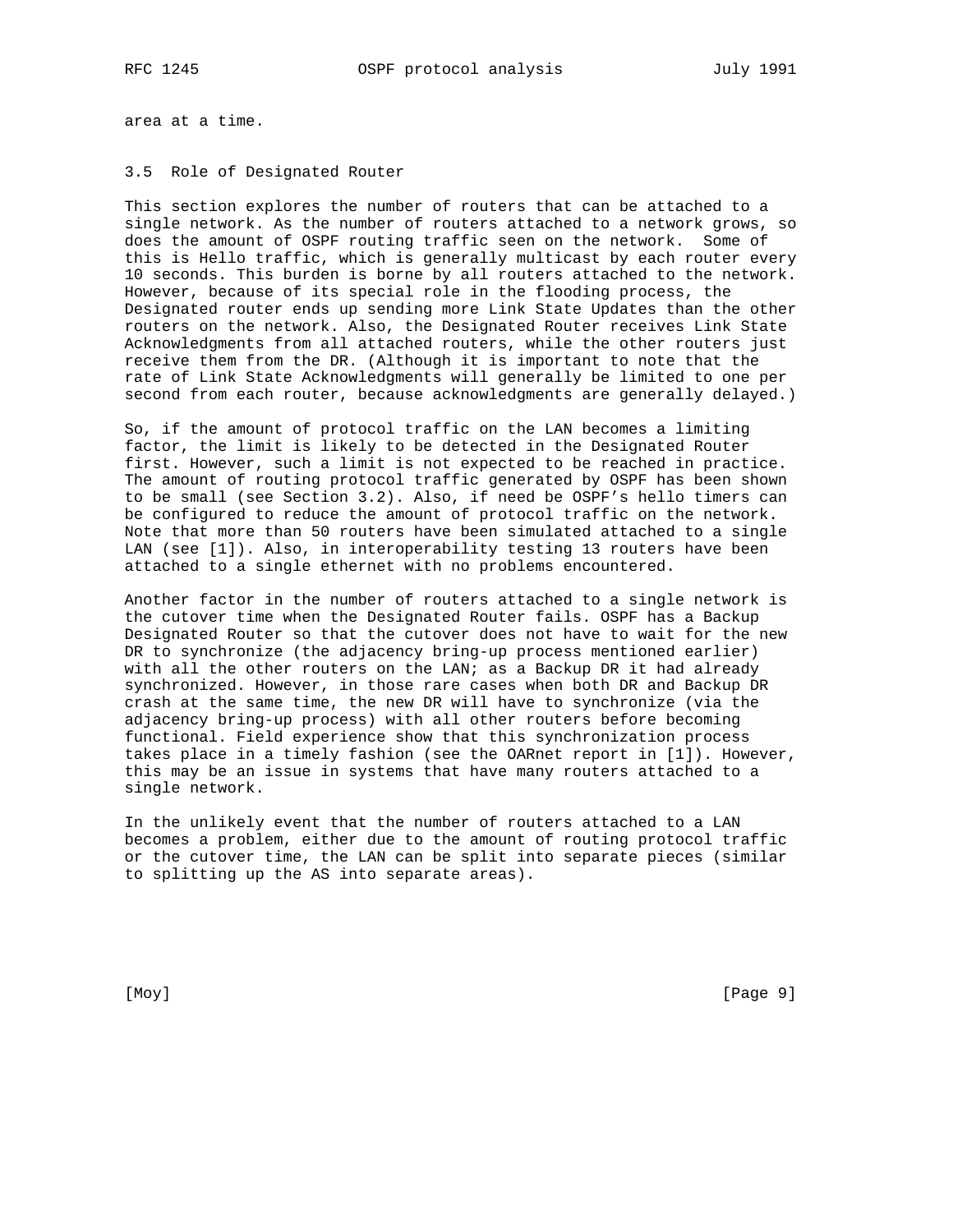## 3.6 Summary

In summary, it seems like the most likely limitation to the size of an OSPF system is available router memory. We have given as 10,000 as the number of external LSAs that can be supported by the memory available in one configuration of a particular implementation (the Proteon P4200). Other implementations may vary; nowadays routers are being built with more and more memory. Note that 10,000 routes is considerably larger than the largest field implementation (BARRNet; which at 1816 external LSAs is still very large).

Note that there may be ways to reduce database size in a routing domain. First, the domain can make use of default routing, reducing the number of external routes that need to be imported. Secondly, an EGP can be used that will transport its own information through the AS instead of relying on the IGP (OSPF in this case) to do transfer the information for it (the EGP). Thirdly, routers having insufficient memory may be able to be assigned to stub areas (whose databases are drastically smaller). Lastly, if the Internet went away from a flat address space the amount of external information imported into an OSPF domain could be reduced drastically.

While not as likely, there could be other issues that would limit the size of an OSPF routing domain. If there are slow lines (like 9600 baud), the size of the database will be limited (see Section 3.2). Dijkstra may get to be expensive when there are hundreds of routers in the OSPF domain; although at this point the domain can be split into areas. Finally, when there are many routers attached to a single network, there may be undue burden imposed upon the Designated Router; although at that point a LAN can be split into separate LANs.

#### 4.0 Suitable environments

Suitable environments for the OSPF protocol range from large to small. OSPF is particular suited for transit Autonomous Systems for the following reasons. OSPF can accommodate a large number of external routes. In OSPF the import of external information is very flexible, having provisions for a forwarding address, two levels of external metrics, and the ability to tag external routes with their AS number for easy management. Also OSPF's ability to do partial updates when external information changes is very useful on these networks.

OSPF is also suited for smaller, either stand alone or stub Autonomous Systems, because of its wide array of features: fast convergence, equal-cost-multipath, TOS routing, areas, etc.

[Moy] [Page 10]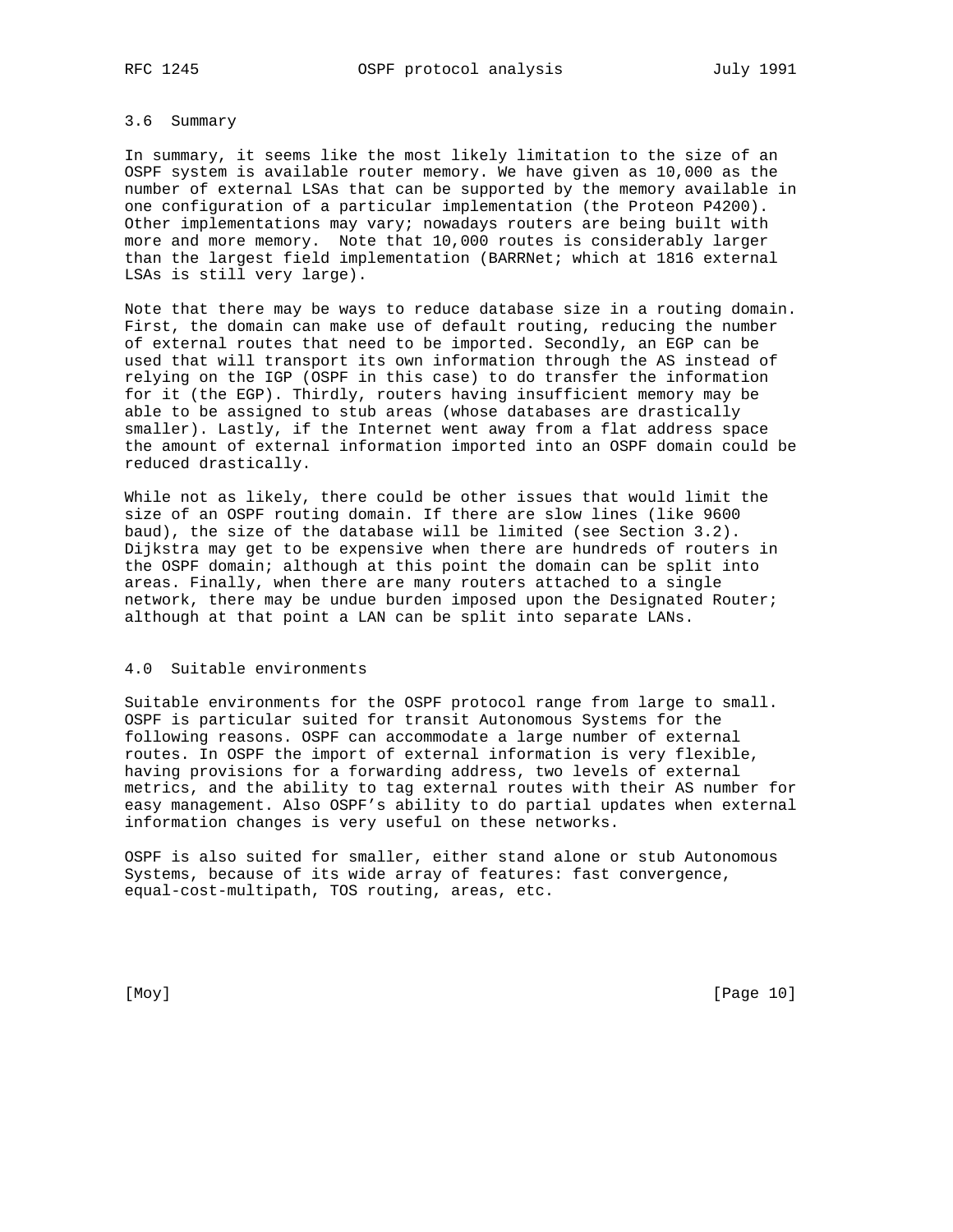# 5.0 Unsuitable environments

OSPF has a very limited ability to express policy. Basically, its only policy mechanisms are in the establishment of a four level routing hierarchy: intra-area, inter-area, type 1 and type 2 external routes. A system wanting more sophisticated policies would have to be split up into separate ASes, running a policy-based EGP between them.

# 6.0 Reference Documents

The following documents have been referenced by this report:

- [1] Moy, J., "Experience with the OSPF protocol", RFC 1246, July 1991.
- [2] Moy, J., "OSPF Version 2", RFC 1247, July 1991.
- [3] Corporation for National Research Initiatives, "Proceedings of the Eighteenth Internet Engineering Task Force", University of British Columbia, July 30-August 3, 1990.